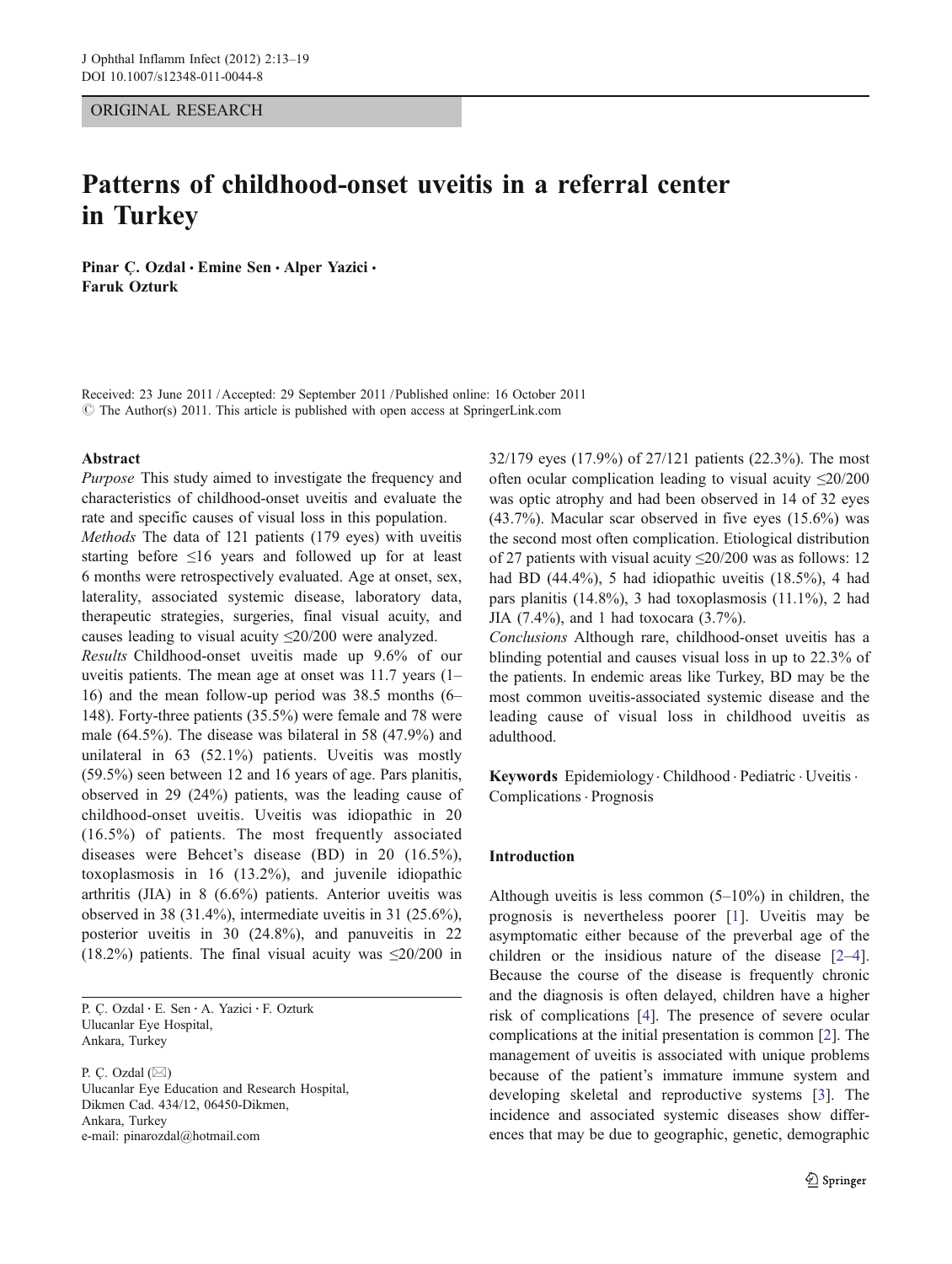factors, and also to different referral patterns and definition of pediatric age range [\[3,](#page-5-0) [5](#page-5-0)]. Hence, pediatric uveitis is still a challenge for ophthalmologists. This study aimed to investigate the characteristics of childhood-onset uveitis and evaluate the rate and specific causes of visual loss in this particular population.

## Material and methods

We retrospectively evaluated the medical records of 1,265 uveitis patients presented at Uveitis and Behçet's Disease Department of Ulucanlar Eye Hospital between January 1996 and May 2008 and retrieved 121 patients with uveitis starting before or at 16 years of age. All patients were immunocompetent. Patients with a follow-up period less than 6 months were excluded from the study. Age at onset, laterality and anatomic localization of uveitis, gender, follow-up period, associated systemic diseases, laboratory data, therapeutic strategies, performed surgical interventions, ocular complications, final visual acuity, and causes leading to visual acuity ≤20/200 were analyzed.

All patients underwent a clinical examination including visual acuity testing with Snellen chart, intraocular pressure measurement, biomicroscopy, and fundus examination through a dilated pupil by a 90D lens. Fundus fluorescein angiography, ultrasonography, and optical coherence tomography were performed when indicated. Routine laboratory evaluation consisted of a complete blood count with differential, biochemical analysis, urinalysis, and erythrocyte sedimentation rate. Antinuclear antibody, rheumatoid factor, C-reactive protein, human leukocyte antigen (HLA) typing, angiotensin-converting enzyme, pathergy test, skin tuberculin test, chest radiography, syphilis, toxoplasma, herpes, and lyme serology were done in selected patients. Patients were consulted with pediatricians or pediatric rheumatologists according to clinical findings.

Patients were classified as having anterior, intermediate, posterior, and panuveitis according to Standardization of Uveitis Nomenclature Working Group recommendations [\[6](#page-5-0)]. If the primary site of the inflammation was anterior chamber, then the uveitis was anterior, if the vitreous was the primary site, then the uveitis was intermediate, and if retina or choroid was primarily involved, then the uveitis was posterior. Uveitis involving all of these anatomical parts was diagnosed as panuveitis. Pars planitis was considered as a specific uveitis entity and this term was used only for intermediate uveitis where there is a snowbank or snowball formation occurring in the absence of an associated infection or systemic disease (that is, "idiopathic"). If there is an associated infection or systemic disease, then the term intermediate uveitis was used. The diagnosis of ocular toxoplasmosis and toxocariasis was

based on typical clinical features and confirmed by positive serology. Patients having uveitis without an associated systemic disease, laboratory abnormality, or wellestablished specific uveitis entity such as Fuchs' uveitis, pars planitis, and herpetic uveitis were considered to be idiopathic. Uveitis with sudden onset lasting ≤3 months was considered as acute, and uveitis lasting longer than 3 months and relapsing in <3 months after discontinuation of treatment was considered as chronic uveitis. The diagnosis of Behçet's disease was made according to the criteria of the International Study Group for Behçet's Disease [\[7](#page-5-0)].

Treatment modalities applied to treat either uveitis or its complications were classified as topical, systemic, periocular, intraocular, and surgical. Medical treatment was instituted regarding the etiology and the severity of uveitis. Surgical treatment included cataract extraction, pars plana vitrectomy, pars plana lensectomy, glaucoma surgery, chelation with ethyldiamietetraacetic acid (EDTA), and peripheral cryotherapy.

## Results

Cases of childhood-onset uveitis made up 9.6% (121/1265) of our uveitis patients. Forty-five patients (37.2%) were female and 76 (62.8%) were male. Mean age at onset of uveitis was  $11.7\pm3.6$  years (range 1–16). Of 121 patients, 72 (59.5%) were between 12 and 16, 41 (33.9%) were between 6 and 11, and 8 (6.6%) were between 0 and 5 years old. Thus, the uveitis was mostly seen between 12 and 16 years of age. The mean follow-up period was  $38.5\pm$ 3.2 months (6–148).

Uveitis was infectious in 26 patients (21.5%) and noninfectious in 95 (78.5%) patients. Pars planitis was found to be the most common cause of uveitis (29 patients, 24%) in pediatric cases. Uveitis was idiopathic in 20 (16.5%) patients and BD was the most frequently associated systemic disease (20 patients, 16.5%). Toxoplasmosis observed in 16 patients (13.2%) was the most common cause of posterior and infectious uveitis. Other less common causes of uveitis were JIA (eight patients, 6.6%), herpes infection (five patients, 4.1%), and ankylosing spondilitis (five patients, 4.[1](#page-2-0)%). Table 1 shows etiologies of uveitis and their distribution by gender.

Anterior uveitis was observed in 38 (31.4%), intermediate uveitis in 31 (25.6%), posterior uveitis in 30 (24.8%), and panuveitis in 22 (18.2%) patients. While idiopathic uveitis and JIA were the most common causes of anterior uveitis, toxoplasmosis was the leading cause of posterior uveitis. Panuveitis was mostly observed in BD-associated uveitis. Table [2](#page-2-0) shows anatomic localization of uveitis according to etiology.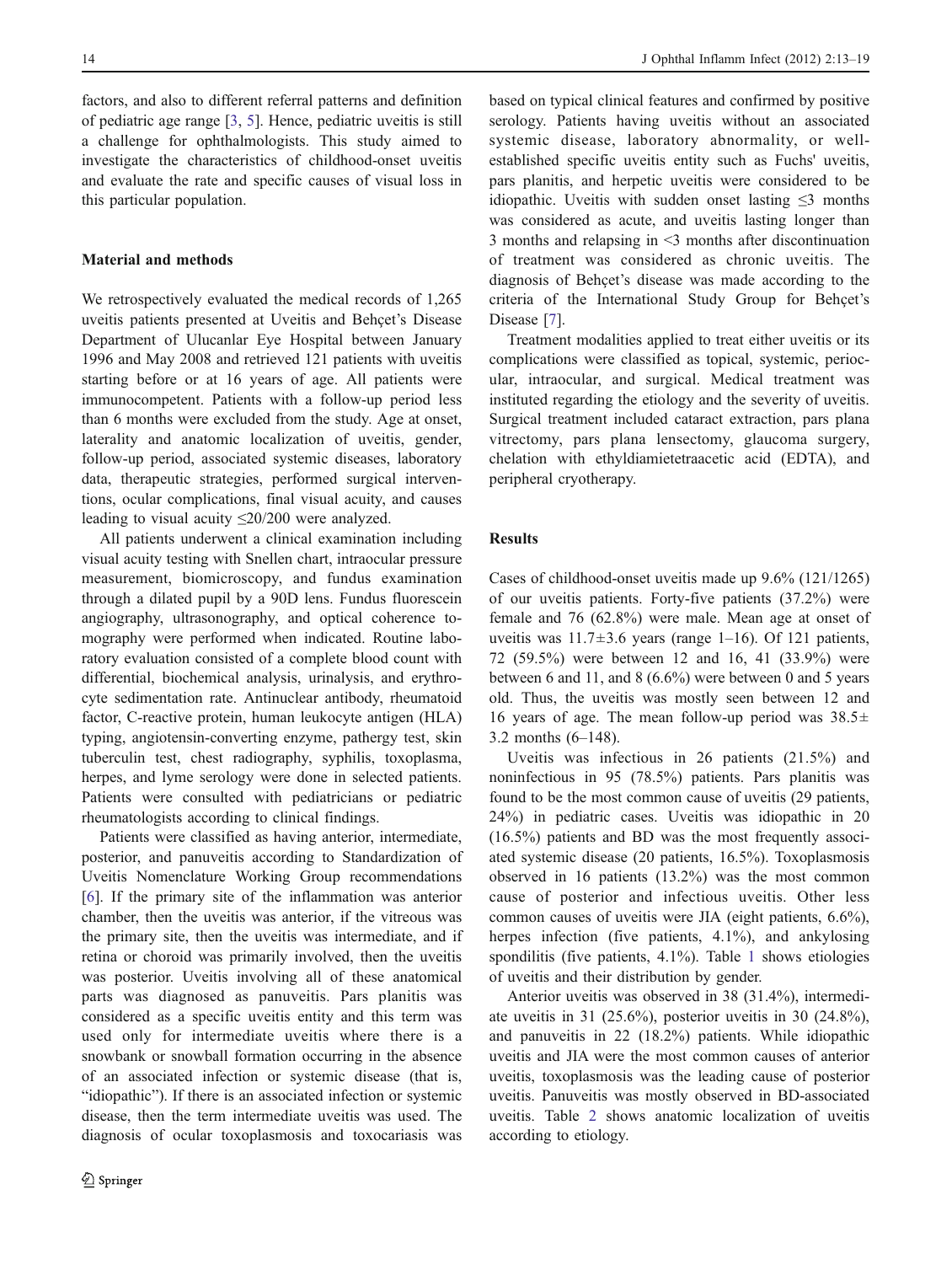<span id="page-2-0"></span>

| Diagnosis              | Female         | Male | Unilateral     | <b>Bilateral</b> | No. of patients $(\% )$ | No. of eyes $(\%$ |
|------------------------|----------------|------|----------------|------------------|-------------------------|-------------------|
| Pars planitis          | 8              | 21   | 4              | 25               | 29(23.9)                | 54 (30.2)         |
| Idiopathic uveitis     | 8              | 12   | 12             | 8                | 20(16.5)                | 28 (15.6)         |
| Behcet's disease       | 8              | 12   | 8              | 12               | 20(16.5)                | 32(17.8)          |
| Toxoplasmosis          | 10             | 6    | 15             |                  | 16(13.2)                | 17(9.5)           |
| JIA                    | 4              | 4    | 4              | 4                | 8(6.6)                  | 12(6.7)           |
| Herpetic uveitis       |                | 4    | 5              |                  | 5(4.1)                  | 5(2.8)            |
| Ankylosing spondilitis | $\overline{2}$ | 3    | $\overline{2}$ | 3                | 5(4.1)                  | 8(4.5)            |
| Toxocara               |                | 4    | 4              |                  | 4(3.3)                  | 4(2.2)            |
| Fuchs' uveitis         |                | 3    | 3              |                  | 3(2.5)                  | 3(1.7)            |
| Traumatic iritis       |                | 3    | 3              |                  | 3(2.5)                  | 3(1.7)            |
| <b>FMF</b>             |                | 2    |                | 2                | 2(1.6)                  | 4(2.2)            |
| Multifocal choroiditis |                |      | $\overline{2}$ |                  | 2(1.6)                  | 2(1.1)            |
| Sarcoidosis            |                |      |                |                  | 1(0.8)                  | 2(1.1)            |
| <b>Brucella</b>        |                | 1    |                |                  | 1(0.8)                  | 1(0.5)            |
| VKH                    |                |      |                |                  | 1(0.8)                  | 2(1.1)            |
| Diabetic iritis        |                |      |                |                  | 1(0.8)                  | 2(1.1)            |
| Total                  | 45             | 76   | 63             | 58               | 121 (100)               | 179 (100)         |

JIA juvenile idiopathic arthritis, FMF Familial Mediterranean Fever, VKH Vogt–Koyanagi–Harada disease

The disease was bilateral in 58/121 (47.9%) patients resulting in 179 affected eyes. Herpetic uveitis (5/5, 100%), ocular toxoplasmosis (15/16, 93.7%), and idiopathic uveitis (12/20, 60%) had a tendency to be unilateral, whereas ocular BD (12/20, 60%) and pars planitis (25/29, 86.2%) had a tendency to be bilateral. Uveitis was acute in 39 (32.2%) and chronic in 82 (67.8%) patients.

Laboratory evaluation showed HLA B51 positivity in 18 (14.9%) patients in whom nine (50%) had BD-associated uveitis. Thus, the rate of HLA B51 positivity was 45% (9/ 20 patients) in BD patients. HLA B27 was positive in three patients with ankylosing spondylitis and HLA DR15 was positive in five patients with pars planitis. Toxoplasmosis IgG was positive and IgM negative in all patients with ocular toxoplasmosis. Herpes simplex virus type I IgM was positive in one and IgG in two patients with herpetic uveitis. Antinuclear antibody was positive in two patients with JIA-associated uveitis and one patient with pars

| Table 2 Anatomic localization<br>of uveitis according to etiology       | Diagnosis              | Anterior   | Intermediate  | Posterior     | Panuveitis |
|-------------------------------------------------------------------------|------------------------|------------|---------------|---------------|------------|
|                                                                         | Pars planitis          |            | 27            |               | 2          |
|                                                                         | Idiopathic uveitis     | 10         |               | 4             | 5          |
|                                                                         | Behcet's disease       | 4          | 2             | 4             | 10         |
| JIA juvenile idiopathic arthritis,<br><b>FMF</b> Familial Mediterranean | Toxoplasmosis          |            |               | 14            | 2          |
|                                                                         | JIA                    | 6          |               |               | 2          |
|                                                                         | Herpetic uveitis       | 5          |               |               |            |
|                                                                         | Ankylosing spondilitis | 5          |               |               |            |
|                                                                         | Toxocara               |            |               | 4             |            |
|                                                                         | Fuchs' uveitis         | 3          |               |               |            |
|                                                                         | Traumatic iritis       | 3          |               |               |            |
|                                                                         | <b>FMF</b>             |            |               | 1             |            |
|                                                                         | Multifocal choroiditis |            |               | 2             |            |
|                                                                         | <b>VKH</b>             |            |               |               |            |
|                                                                         | <b>Brucella</b>        |            |               |               |            |
|                                                                         | Diabetic iritis        |            |               |               |            |
|                                                                         | Sarcoidosis            |            |               |               |            |
| Fever, VKH Vogt-Koyanagi-<br>Harada disease                             |                        | 38 (31.4%) | 31 $(25.6\%)$ | 30 $(24.8\%)$ | 22 (18.2%) |

 $JIA$  juvenile idiopathic arthri FMF Familial Mediterranean Fever, VKH Vogt–Koyanagi– Harada disease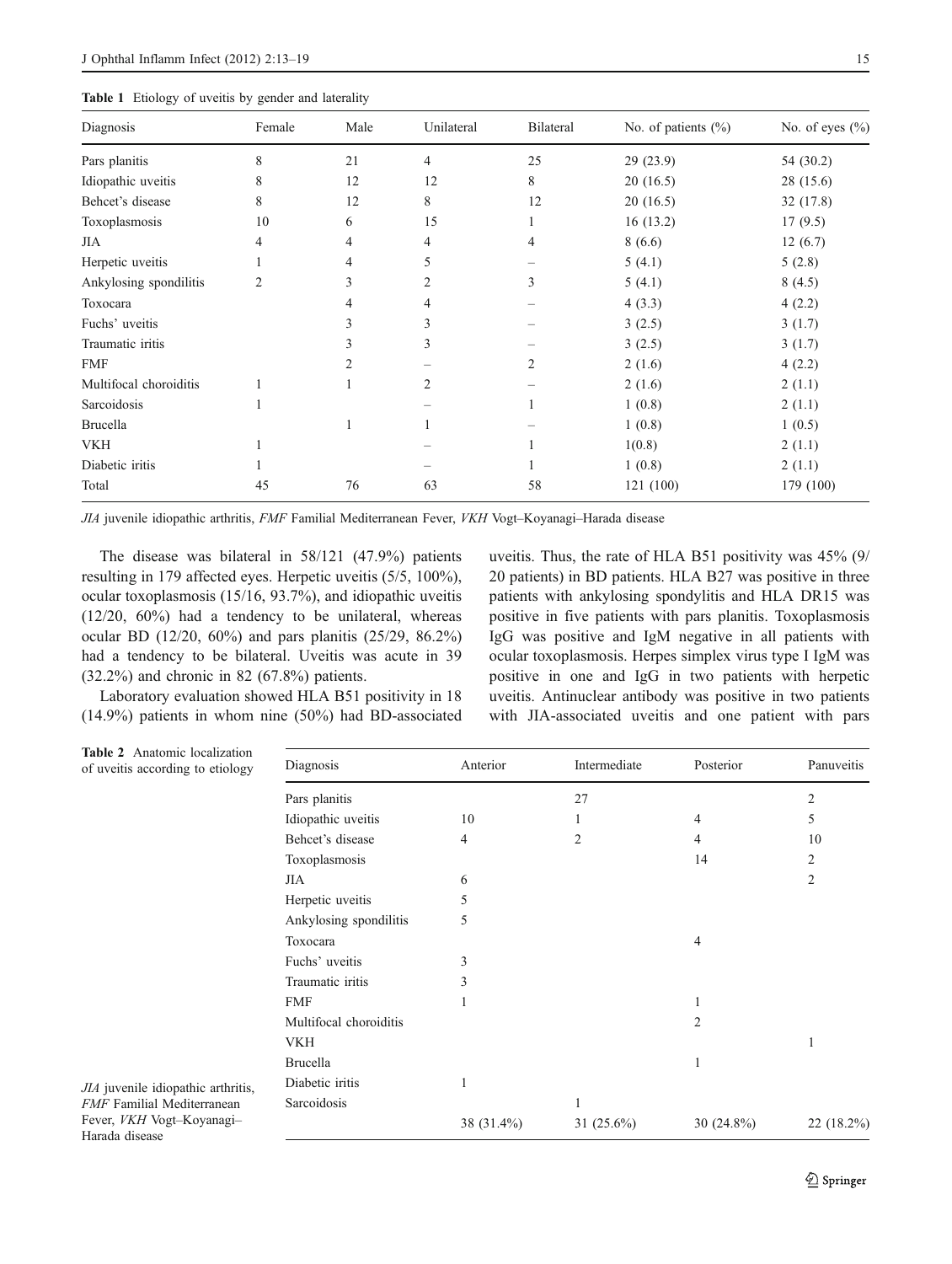planitis. Angiotensin-converting enzyme level was high in four patients in whom two had the diagnosis of pars planitis, one sarcoidosis, and one idiopathic uveitis.

Complications secondary to uveitis were cataract (38 eyes, 21.2%), glaucoma (32 eyes, 17.8%), cystoid macular edema (CME) (17 eyes, 9.5%), vitreous condensation (15 eyes, 8.4%), optic atrophy (14 eyes, 7.8%), band keratopathy (13 eyes, 7.3%), posterior capsule opacification, retinal detachment and macular scar (5 eyes, 2.8% for each), pupillary occlusion (3 eyes, 1.8%), macular hole, and neovascularization of the disc (1 eye, 0.6% for each) (Table 3).

Topical treatment was needed in 73 patients (60.3%). Systemic treatment included immunosuppressive and/or immunomodulator therapy in 32 patients [14 with BD, 7 JIA, 8 pars planitis, 1 ankylosing spondylitis, 1 Familial Mediterranean Fever (FMF), and 1 Vogt–Koyanagi–Harada disease (VKH)], antibiotic therapy in 10 patients (9 with ocular toxoplasmosis and 1 brucellosis), and antiherpes therapy in 3 patients. Systemic corticosteroids were used in 23 patients in combination with either immunosuppressive agents or antibiotics.

Posterior subtenon injections of triamcinolone acetonide in 50 (27.9%), intravitreal injections of triamcinolone acetonide in 9 (5%), and intravitreal injection of bevacizumab in 3 (1.7%) eyes were performed. Laser photocoagulation (four eyes, 2.2%) and Nd-YAG capsulotomy (ten eyes, 5.6%) were applied in required cases.

Performed surgeries were as follows: cataract extraction with or without intraocular lens implantation (22 eyes, 12.3%), pars plana vitrectomy (14 eyes, 7.8%), trabeculectomy (6 eyes, 3.3%), EDTA scrub (3 eyes, 1.7%), retinal detachment surgery (2 eyes, 1.1%), pars plana vitrectomy and lensectomy (1 eye,  $0.6\%$ ), enucleation (1 eye,  $0.6\%$ ), and intraocular lens extraction (1 eye, 0.6%). Some of these surgeries were performed in our clinic during the follow-up

Table 3 Complications secondary to childhood uveitis

|                                 | $N$ (eyes) | $\frac{0}{0}$ |
|---------------------------------|------------|---------------|
| Cataract                        | 38         | 21.2          |
| Glaucoma                        | 32         | 17.8          |
| Cystoid macular edema           | 17         | 9.5           |
| Vitreus condensation            | 15         | 8.4           |
| Optic atrophy                   | 14         | 7.8           |
| Band keratopathy                | 13         | 7.3           |
| Posterior capsule opacification | 5          | 2.8           |
| Retinal detachment              | 5          | 2.8           |
| Macular scar                    | 5          | 2.8           |
| Pupillary occlusion             | 3          | 1.8           |
| Macular hole                    | 1          | 0.6           |
| Disc neovascularization         | 1          | 0.6           |

period, but some were already performed at the time of presentation. We did not implant intraocular lens to children with JIA and a child with VKH having chronic inflammation with pupillary occlusion. Intraocular lens was implanted to patients with BD, pars planitis, Fuchs' uveitis, FMF, and idiopathic uveitis in order to be quiet for at least 3 months. A painful eye with phthisis bulbi due to BD-associated uveitis and neovascular glaucoma was enucleated.

Visual acuities at first presentation to our Uveitis and Behçet's Disease Department were  $\geq 20/32$  in 97 eyes (54.2%), between 20/100 and 20/40 in 45 eyes (25.1%), and  $\leq$ 20/200 in 37 eyes (20.7%). The number of patients having visual acuity  $\leq 20/200$  in at least one eye was 29  $(24%)$ .

Visual acuities at last visit were  $\geq 20/32$  in 125 eyes (69.8%), between 20/100 and 20/40 in 22 eyes (12.3%), and  $\leq$ 20/200 in 32 eyes (17.9%). The number of patients having final visual acuity  $\leq 20/200$  in at least one eye was 27 (22.3%). Of these 27 patients, 10 had BD (37%), 5 had idiopathic panuveitis (18.5%), 5 had pars planitis (18.5%), 4 had ocular toxoplasmosis (14.8%), 2 had JIA-associated panuveitis (7.4%), and 1 had toxocara (3.7%). Thus, 22 of 27 patients (81.5%) had either panuveitis or posterior uveitis. Optic atrophy was the main cause of visual loss and has been observed in 14 eyes (43.7%). Ten of 14 eyes with optic atrophy had BD-related posterior or panuveitis. Others were toxocara (one eye), VKH (one eye), brucella (one eye), and idiopathic panuveitis (one eye). Macular scar was the second most frequent complication and was observed in five eyes (15.6%). Band keratopathy, CME, macular hemorrhage, severe vitritis, retinal detachment, macular hole, retinal fibrosis, and enucleated eye were other causes leading to visual loss.

## Discussion

Childhood uveitis is a potentially blinding disease characterized by a chronic course and a high (76%) complication rate [[8\]](#page-5-0). Its association with systemic diseases is different than adulthood and varies from one study to another (Table [4](#page-4-0)). Race and ethnicity were reported to associate with different patterns of uveitis, disease presentation, and progression [\[9](#page-5-0)]. In most of the previous series [[2,](#page-5-0) [8](#page-5-0)–[14\]](#page-6-0), the majority of cases (24.2–60%) have been reported to be idiopathic which is not consistent with our results. Idiopathic uveitis was the second most common cause of childhood uveitis in our series and has been identified in 16.5% of patients.

Juvenile idiopathic arthritis is the leading associated systemic disease in most of the previous studies on childhood uveitis [[2,](#page-5-0) [3,](#page-5-0) [5,](#page-5-0) [8,](#page-5-0) [9,](#page-5-0) [15](#page-6-0)–[17\]](#page-6-0). Furthermore, in the study of Tugal-Tutkun et al. [[3\]](#page-5-0) and Kanski et al. [[15\]](#page-6-0),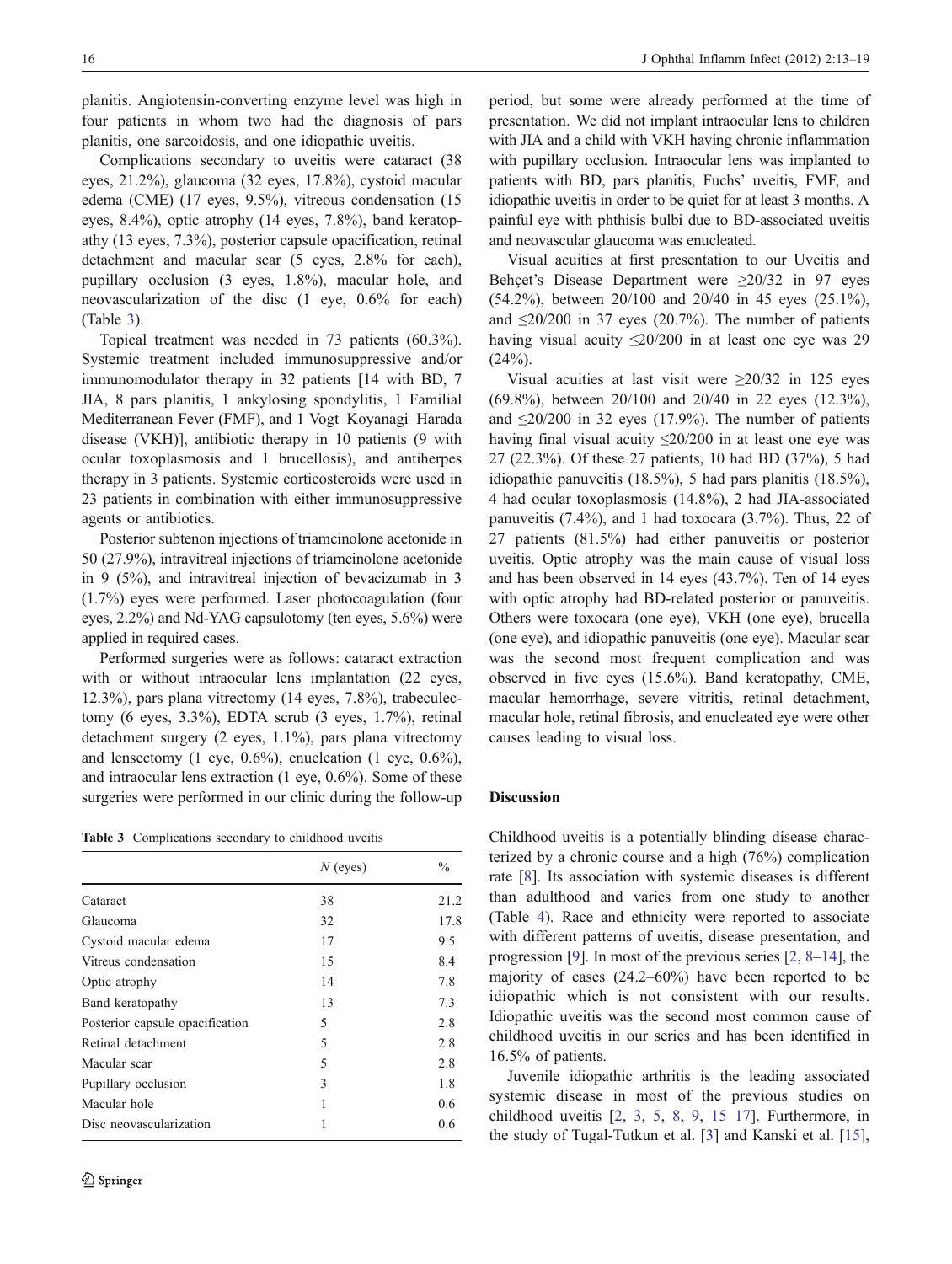<span id="page-4-0"></span>Table 4 Causes of pediatric uveitis (a summary of previously published series)

|                        | Perkins $[10]$ ; $(\% )$ | Kanski [15]; (%) | Giles $[2]$ ; $(\% )$ | Tugal-Tutkun<br>$[3]$ ; $(\%)$ | Soylu [13]; (%) | Kadayıfçılar<br>$[12]$ ; $(\%)$ | Current<br>Study |
|------------------------|--------------------------|------------------|-----------------------|--------------------------------|-----------------|---------------------------------|------------------|
| Pars planitis          |                          |                  | -                     | 15.3                           | 8.9             | 11.87                           | 24               |
| Idiopathic             | 43.3                     | 5.8              | 60                    | 21.5                           | 34.4            | 24.2                            | 16.5             |
| Behcet's disease       | -                        | 0.5              | -                     | 0.7                            | 11.1            | 10.96                           | 16.5             |
| Toxoplasmosis          | 20.6                     | $\qquad \qquad$  |                       | 7.7                            | 25.6            | 21                              | 13.2             |
| JIA                    | 5.3                      | 76.7             | 20                    | 41.5                           | 3.3             | 13.24                           | 6.6              |
| Herpetic uveitis       | 3.3                      |                  | 3.4                   | $\qquad \qquad -$              | 3.3             | 2.74                            | 4.1              |
| Toxocara               | 10                       |                  | -                     | 3.1                            | 1.1             | 3.2                             | 3.3              |
| Ankylosing spondylitis | 0.6                      | 12.7             | 1.3                   | 0.7                            | -               | 1.83                            | 4.1              |
| Fuch's uveitis         | 2.6                      |                  | 3.9                   | 0.7                            | 5.6             | 4.11                            | 2.5              |
| <b>Brucella</b>        |                          |                  |                       |                                |                 |                                 | 0.8              |
| Sarcoidosis            | 2.6                      | 0.8              | 3.9                   | 2.3                            |                 | 0.91                            | 0.8              |
| <b>FMF</b>             |                          |                  |                       |                                |                 |                                 | 1.6              |
| VKH                    | 0.6                      | 0.2              |                       | 1.5                            |                 | 0.46                            | $0.8\,$          |
| Tuberculosis           | 3.3                      |                  | 1.7                   | $\overline{\phantom{0}}$       |                 | 1.37                            |                  |

JIA juvenile idiopathic arthritis, FMF Familial Mediterranean Fever, VKH Vogt–Koyanagi–Harada disease

JIA-associated uveitis makes up the primary cause of childhood uveitis. Foster stated that in many tertiary referral centers, up to 80% of anterior uveitis cases seen in children are as a consequence of JIA [[18\]](#page-6-0). JIA-associated uveitis which has been observed in 6.6% of our patients was the fifth most frequent cause of childhood-onset uveitis. This relatively low frequency might be explained by genetic and demographic factors playing role in the occurrence of JIA. Previous studies from Turkey reported similar results regarding the frequency of JIA-associated uveitis [[12,](#page-5-0) [13\]](#page-6-0).

Toxoplasmosis and pars planitis are reported to be other frequent causes of childhood uveitis by several previous studies  $[1, 3, 9, 11-13, 17]$  $[1, 3, 9, 11-13, 17]$  $[1, 3, 9, 11-13, 17]$  $[1, 3, 9, 11-13, 17]$  $[1, 3, 9, 11-13, 17]$  $[1, 3, 9, 11-13, 17]$  $[1, 3, 9, 11-13, 17]$  $[1, 3, 9, 11-13, 17]$  $[1, 3, 9, 11-13, 17]$  $[1, 3, 9, 11-13, 17]$  $[1, 3, 9, 11-13, 17]$  $[1, 3, 9, 11-13, 17]$ . Pars planitis is described as an intermediate uveitis where there is a snowbank or snowball formation occurring in the absence of an associated infection or systemic disease [\[6](#page-5-0)]. Although idiopathic, this specific uveitic entity was considered separately and not included in idiopathic uveitis group. Pars planitis was the leading cause of uveitis in our series with a rate of 24%. Ocular toxoplasmosis has been observed in 13.2% and made up the main cause of infectious uveitis in accordance with previous studies. Other causes of infectious uveitis were herpes, toxocara, and brucella infections. Infectious uveitis made up 21.5% of our cases and this rate was slightly lower than that of previous two studies from Turkey reporting infectious causes in 27% and 30% of pediatric cases [[12,](#page-5-0) [13](#page-6-0)]. Infectious causes were identified in 5–24.3% of patients in other reports [[4,](#page-5-0) [8,](#page-5-0) [14](#page-6-0), [19](#page-6-0)].

Behçet's disease-associated uveitis has been observed in 0.5–2.2% of patients with childhood-onset uveitis in nonendemic areas [[3,](#page-5-0) [15](#page-6-0), [17\]](#page-6-0). Behçet's disease which has been observed in 16.5% of our patients was the second most common cause of uveitis with idiopathic uveitis which has exactly the same rate and number of patients. Additionally, BD was the most commonly associated systemic disease. This rate was even higher than that of Soylu et al. (11.1%) which is the highest previously reported rate of ocular BD in children [[13\]](#page-6-0). BD was the fifth most common cause of uveitic entity with a rate of 11% in another study from Turkey by Kadayıfçılar et al. [[12\]](#page-5-0).

Less common causes of childhood uveitis in our series were ankylosing spondilitis, Fuchs' uveitis, trauma, multifocal choroiditis, FMF, VKH, sarcoidosis, and diabetes. A higher prevalence of BD among FMF patients has been described compared to the general population [[20\]](#page-6-0). Furthermore, a recent study of JIA patients in Turkey revealed that 21 of 634 patients also had FMF [\[21](#page-6-0)]. In the light of these data, FMF-associated uveitis is not an unexpected condition, although not reported before. None of our patients with FMF fulfilled the criteria of the International Study Group for Behçet's Disease. It is thought that these patients may develop BD later in their life.

As its causes, forms of uveitis in children differ from those in adults. Cunningham reviewed nine large studies coming mostly from tertiary care facilities and found that posterior uveitis was slightly more common than anterior uveitis in children and accounted 40% to 50% of cases versus 30% to 40%. Whereas in adults anterior uveitis was more common (50%) than posterior uveitis (20%) [[22\]](#page-6-0). However, a literature review by Holland and Stiehm suggested that in population-based studies, the majority of uveitis in children is restricted in anterior segment [[23\]](#page-6-0). Consistently with this review and studies of Rosenberg et al. (30.4%) [\[4](#page-5-0)], Smith et al. (44.6%), and Kump et al.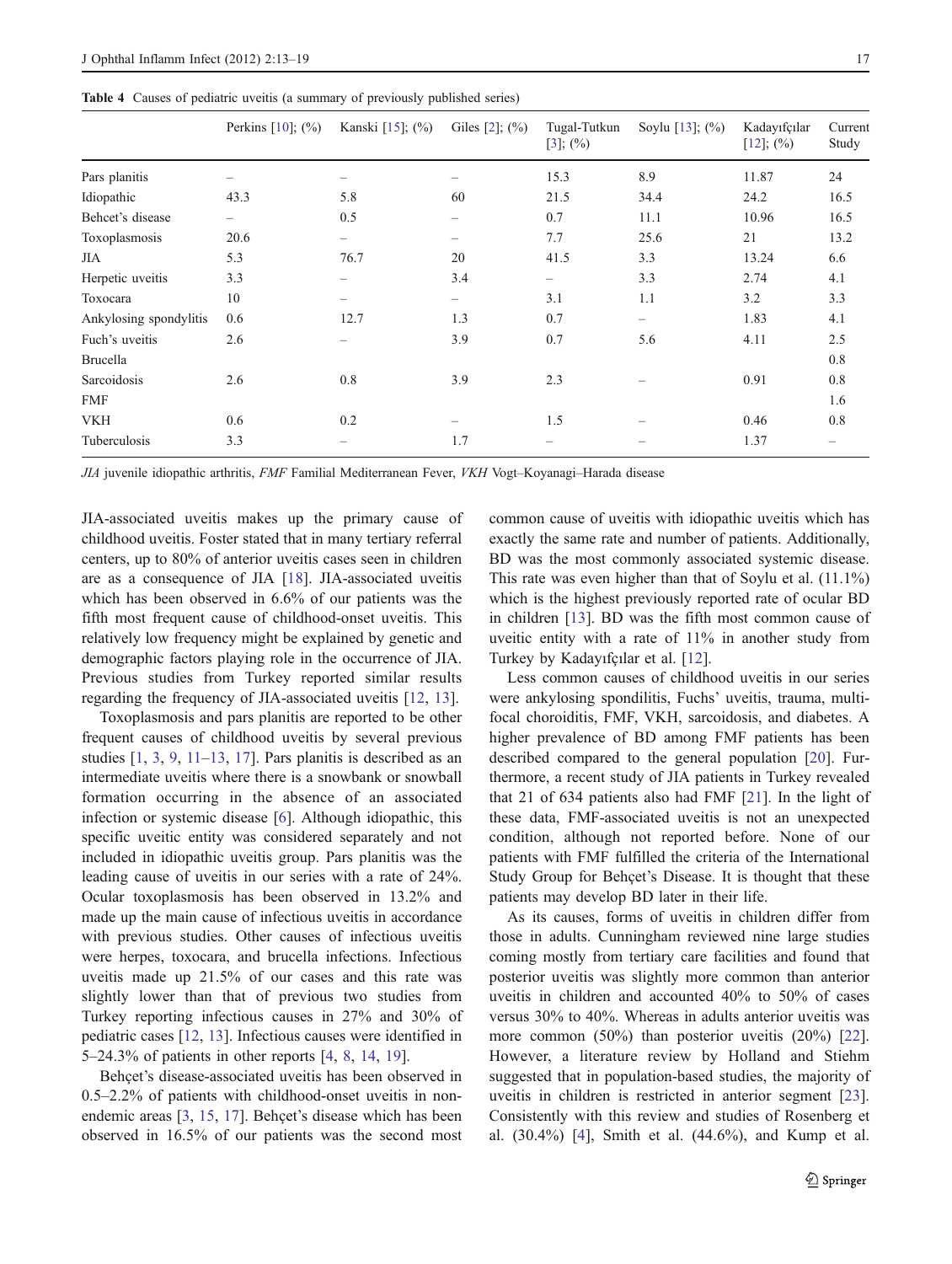<span id="page-5-0"></span>(57%) [[19\]](#page-6-0), anterior uveitis was found to be more common (31.4%) in our study. We should keep in mind that the presentation of uveitis may change over time. Uveitis may start at the anterior part of the eye and involve the vitreous and the retina in course of time. Similarly, uveitis initially called idiopathic may fit a particular category later. Thus, the investigations should be repeated from time to time. Childhood uveitis has been reported to be mostly bilateral [9, [14](#page-6-0)]. On the contrary, unilateral involvement was slightly more (52.1%) in our patients. We know that uveitis may start at one eye and tend to be bilateral during the course of the disease. It is certain that some of these patients will have bilateral involvement later.

Childhood uveitis was described as a potentially blinding disease associated with visual loss in 19%, complication(s) in 76%, and surgical intervention in 28% of patients [8]. Rosenberg et al. [4] reported any kind of complications in 94.6% of patients including macular complications (70.9%), posterior synechia (54.7%), cataract (52%), optic nerve complications (36.5%), band keratopathy (35.1%), and glaucoma (33.1%). Optic atrophy (43.7%), cataract (21.2%), glaucoma (17.8%), and cystoid macular edema (9.5%) were the most common complications related to uveitis in our pediatric patients. The rate of visual loss has been reported to be 17.5% in another study [3]. In the largest series of childhood uveitis, the proportion of patients with vision  $\leq 20/200$  was 9.2 at baseline, 6.5% at 1 year, 15.1% at 5 years, and 7.7% at 10 years. Of our patients, 22.3% had at least one legally blind eye (a visual acuity ≤20/200) at final examination. Our higher rate for visual loss might be explained with our higher incidence for BD. Behçet's disease-associated uveitis made up 37% of our patients with blind eye. Among 20 patients with BD, ten (50%) had at least one legally blind eye at final visit. A significant number of these patients were referrals with severe ocular involvement at presentation and their systemic therapy had been delayed. Most of these patients (14/20) presented with panuveitis or posterior uveitis and relating complications leading to visual loss. As reported by Tugal-Tutkun and Urgancioglu, this group of patients needs a prompt immunosuppressive therapy [[24\]](#page-6-0). Blindness due to childhood BD has been reported in 16.6% of patients in the abovementioned study from Turkey [\[24](#page-6-0)] and in none of the patients in a study from Germany [\[25](#page-6-0)]. It is known that besides differences in geographic and ethnic origin of patients, individual factors may play an important role in variable expression and severity of the disease [[20](#page-6-0)]. Posterior and panuveitis in children are considered poor prognostic markers [9]. Consistently, most of our patients (81.5%) with legally blind eye had either panuveitis or posterior uveitis. The fact that 24% of patients already had a visual loss at their first presentation to the clinic might be another explanation for worse visual prognosis.

#### Conclusion

Childhood-onset uveitis has a relatively severe course and led to visual loss in up to 22.3% of our patients. Difficulties in diagnosing and treating the patients, high risk of complications, and ambliopia are all challenges in this particular population. Etiological distribution of uveitis is an additional factor affecting the visual prognosis. Differently from studies of Western populations, Behçet's disease was the most commonly associated systemic disease in childhood-onset uveitis in our population. This finding is not surprising with the fact that Turkey has the highest prevalence rate of the disease in the world. Our high rate of BD-associated uveitis (16.5%) is the most important factor explaining the high rate of permanent visual loss. Causes and associated systemic diseases and also the course of uveitis are closely related to differences in ethnic and geographic origins of patients. To be aware of the causes leading to uveitis in the pediatric population of a specific community is very helpful for a prompt diagnosis and treatment and also the prevention of severe complications.

Open Access This article is distributed under the terms of the Creative Commons Attribution License which permits any use, distribution and reproduction in any medium, provided the original author(s) and source are credited.

#### References

- 1. Zierhut M, Michels H, Stübiger N, Besch D, Deuter C, Heiligenhaus A (2005) Uveitis in children. Int Ophthalmol Clin 45:135–156
- 2. Gilles CL (1989) Uveitis in childhood—part I. Anterior. Ann Ophthalmol 21:13–19
- 3. Tugal-Tutkun I, Havrlikova K, Power WJ, Foster CS (1996) Changing patterns in uveitis of childhood. Ophthalmology 103:375–383
- 4. Rosenberg KD, Geuer WJ, Davis JL (2004) Ocular complications of pediatric uveitis. Ophthalmology 111:2299–2306
- 5. Edelsten C, Reddy MA, Stanford MR, Graham EM (2003) Visual loss associated with pediatric uveitis in English primary and referral centers. Am J Ophthalmol 135:676–680
- 6. Jabs DA, Nussenblatt RB, Rosenbaum JT (2005) Standardization of uveitis nomenclature for reporting clinical data. Results of the first international workshop. Am J Ophthalmol 140:509–516
- 7. International Study Group for Behçet's Disease (1990) Criteria for diagnosis of Behçet's disease. Lancet 335:1078–1080
- 8. De Boer J, Wulffraat N, Rothova A (2003) Visual loss in uveitis of childhood. Br J Ophthalmol 87:879–884
- 9. Smith JA, Mackensen F, Sen N et al (2009) Epidemiology and course of disease in childhood uveitis. Ophthalmology 116:1544–1551
- 10. Perkins ES (1966) Pattern of uveitis in children. Br J Ophthalmol 50:169–185
- 11. Kimura SJ, Hogan MJ (1964) Uveitis in children: analysis of 274 cases. Trans Am Ophthalmol Soc 62:173–192
- 12. Kadayıfçılar S, Eldem B, Tumer B (2003) Uveitis in childhood. J Pediatr Ophthalmol Starbismus 40:335–340